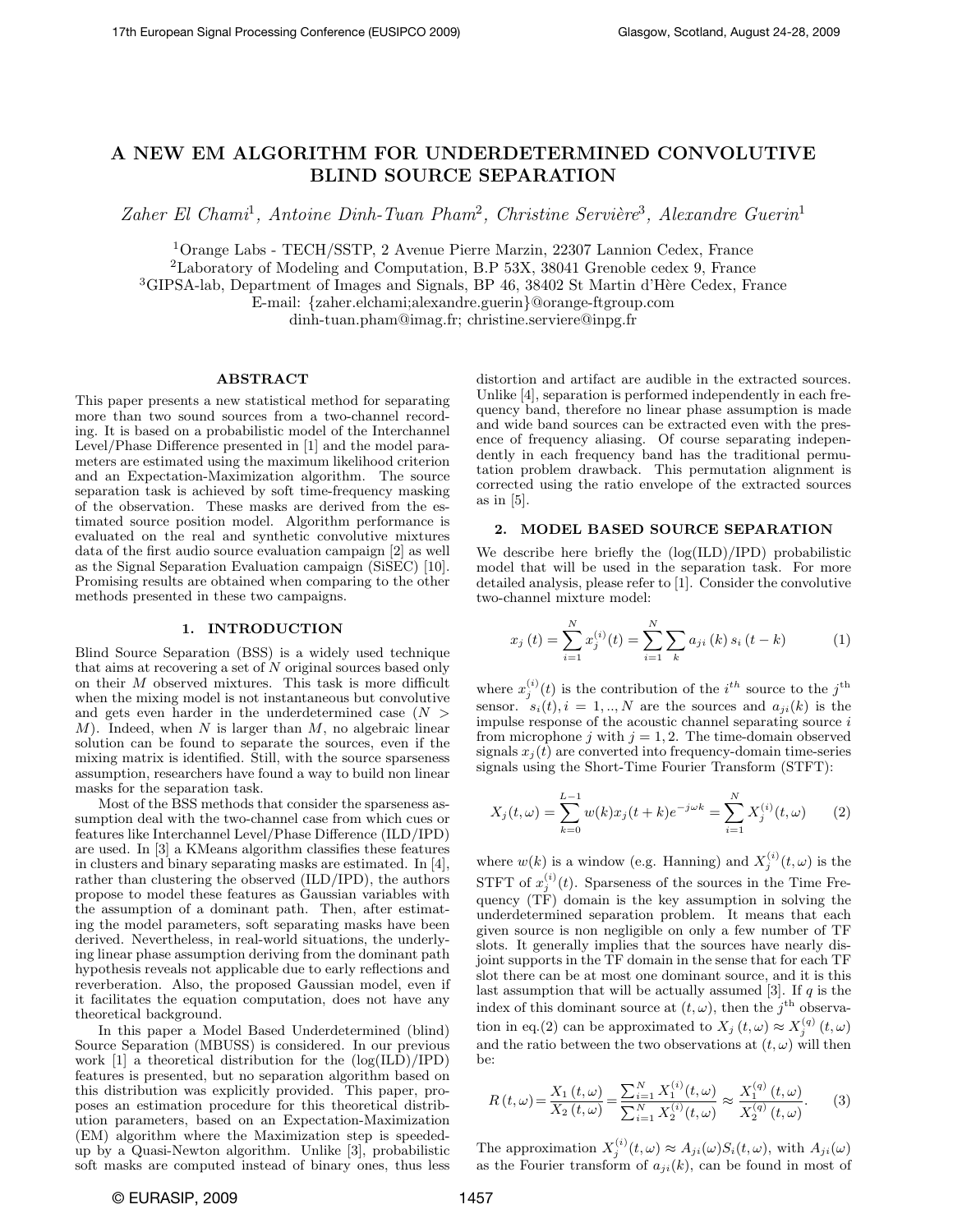the TF source separation methods. With it, the last term in (3) can be reduced to a constant in each frequency band  $\omega$ and thus:

$$
R(t,\omega) = \frac{X_1(t,\omega)}{X_2(t,\omega)} \approx \frac{X_1^{(q)}(t,\omega)}{X_2^{(q)}(t,\omega)} \approx \frac{A_{1q}(\omega)}{A_{2q}(\omega)}.
$$
 (4)

The above ratio, being (approximately) time independent but frequency and source dependent, has been widely used as dominant source indicator in the TF binary masks approach. In [3], the modulus and argument of  $R(t, \omega)$ , which are no more than the well-known Interchannel Level Difference (ILD) and Interchannel Phase Difference (IPD), have been clustered by a KMeans algorithm. The cluster members define the binary separating mask and the cluster centers give an estimation of  $A_{1q}(\omega)/A_{2q}(\omega)$ . But does the above approximation (4) hold when dealing with a long tap impulse response, i.e with a reverberating environment?

#### 2.1 One source Ratio STFT distribution model

To simplify the notations in this section, we will omit the  $\omega$ parameter. From now, we implicitly work in given frequency band  $\omega$ . It has been demonstrated in [1] that, even if one source is observed,  $R(t)$  is not constant in time. Fig.1 plots the real and imaginary part of  $R(t)$  for a 10-second speech source placed in a moderate reverberant conditions  $(T_{60} =$ 250ms). This one source observed ratio should be considered as a (complex) random variable, the distribution of which has been derived in [1]. More precisely this paper provides the theoretical joint density of the real part and imaginary parts x and y of  $\log R^{(q)}(t) = \log[X_1^{(q)}(t,\omega)/X_2^{(q)}(t,\omega)]$ :

$$
x = \log |R^{(q)}(t)| = \log ILD_q, \ \ y = \arg R^{(q)}(t) = IPD_q
$$

where  $\text{ILD}_q/\text{IPD}_q$  are the ILD/IPD of  $s_q$ . Note that we did not considered the traditional feature  $R^{(q)}(t)$  because it admits an infinite variance (see [1]). To estimate the joint density of  $(x, y)$ , we assume that  $\overrightarrow{L}$  is large enough so that, by the Central Limit Theorem, the pair  $X_1^{(q)}(t)$  and  $X_2^{(q)}(t)$ can be considered as Gaussian (complex circular) [1] with variance  $\sigma_{1,q}^2(t)$  and  $\sigma_{2,q}^2(t)$  and complex cross-correlation  $\beta_q$ . It has been demonstrated in [1] that the variance ratio  $\sigma_{1,q}/\sigma_{2,q}$  and  $\beta_q$  does not vary in time and may be considered as specific features for each source  $s_q$ , hence of the variable  $\log R^{(q)}(t)$ . Based on the complex gaussian circular assumption, the couple of variables  $(x, y)$  admits the following joint density [1]:

$$
p(x, y | r_q, \rho_q) = p_{\rho_q}(x - \log |r_q|, y - \arg r_q)
$$
 (5)

.

where  $r_q = (\sigma_{1,q}/\sigma_{2,q})e^{i \arg \beta_q}, \rho_q = |\beta_q|$  and

$$
p_{\rho}(x, y) = \frac{1}{4\pi} \frac{1 - \rho^{2}}{(\cosh x - \rho \cos x)^{2}}
$$

The parameters  $r_q$  and  $\rho_q$  are specific to the source  $s_q$  position in space. Note that it is the source position in space which is modeled and not the source itself. Thus, this "'space"' position model can be applied independently from the source model (gaussian, laplacian, ...). More in details,  $r_q$  corresponds to the mean of  $\log R^{(q)}(t)$  and thus depends only on the source position in space where  $|r_q|$  is equal to the  $\text{ILD}_q$  and  $\arg(r_q)$  is equal to the IPD<sub>q</sub>. As for  $\rho_q$ , it will stand for the reverberation degree of the acoustic path separating  $s_q$  from the set of microphones. This can be viewed from its definition as the modulus of the cross-correlation between the two observations where high reverberation causes low cross-correlation between microphones and vice-versa. For example, in free field conditions, i.e anechoic environment, the cross-correlation is maximum and  $\rho_a = 1$ .



Figure 1: Ideal and observed (IPD,log(ILD)) for a single source mixture at the 100Hz center frequency

## 2.2 Mixture ratio STFT distribution model

Having the one source log ratio distribution model (5) and under the disjoint assumption, we are led to assume the following distribution model for the real and imaginary parts of the observed log ratio  $log[R(t, \omega)]$ :

$$
p(x, y | \boldsymbol{\rho}, \boldsymbol{r}, \boldsymbol{\mu}) = \sum_{i=1}^{N} \mu_i p_{\rho_i} \{ x - \log |r_i|, y - \arg r_i \}. \tag{6}
$$

This model is given at the frequency  $\omega$  for the set of considered time points  $t \in T$  with  $\rho = [\rho_1, ..., \rho_N], r = [r_1, ..., r_N]$ and  $\mu = [\mu_1, ..., \mu_N]$  where  $\mu_i$  is an added parameter that denotes the *a priori* probability of the  $i^{\text{th}}$  source in the considered frequency band. This parameter reveals necessary since all sources are not equiprobable in a given frequency band, depending for instance on the mean pitch of a person. Simulations with equiprobable hypothesis showed that the estimation of the model parameters  $\rho$  and r is biased, hence producing degraded performance in terms of source separation.

#### 2.3 Soft mask separation

The set of parameters  $\rho$ , r and  $\mu$ , which depend on the frequency band  $\omega$ , are the parameters of the mixture model and need to be estimated in order to separate the sources. Once the parameters of the probabilistic model given in (6) are estimated, the *a posteriori* probability that  $i<sup>th</sup>$  source is dominant at the TF point  $(t, \omega)$  can be obtained directly as follows:

$$
\pi_{i}(t) = \frac{\mu_{i} p_{\rho_{i}} \left[ \log |R_{i}(t)|, \arg R_{i}(t) \right]}{\sum_{q=1}^{N} \mu_{q} p_{\rho_{q}} \left[ \log |R_{q}(t)|, \arg R_{q}(t) \right]}
$$
(7)

where  $R_i(t) = R(t)/r_i$ . Then, source separation can be easily performed in each frequency band  $\omega$  by applying these above probabilities to the observations. Note that sources are independently separated in each frequency band, thus permutation ambiguity remains and needs to be solved. In this paper, the correlation between the ratio envelope is used as in [5]. Note that other methods, based on linear phase assumption [6], can not be used due to reverberation. Fig. 2 shows the flow chart of the Model Based Source Separation approach where  $M_i(t, \omega)$  refer to the masks that extract the  $i^{\text{th}}$  source.  $M_i(t,\omega)$  is constructed from the a posteriori probabilities (7) after correcting the permutation ambiguities. Thus,  $M_i(t, \omega) = \pi_{\Pi_{\omega}(i)}$  with  $\Pi_{\omega} = [\Pi_{\omega}(1), \dots, \Pi_{\omega}(N)]$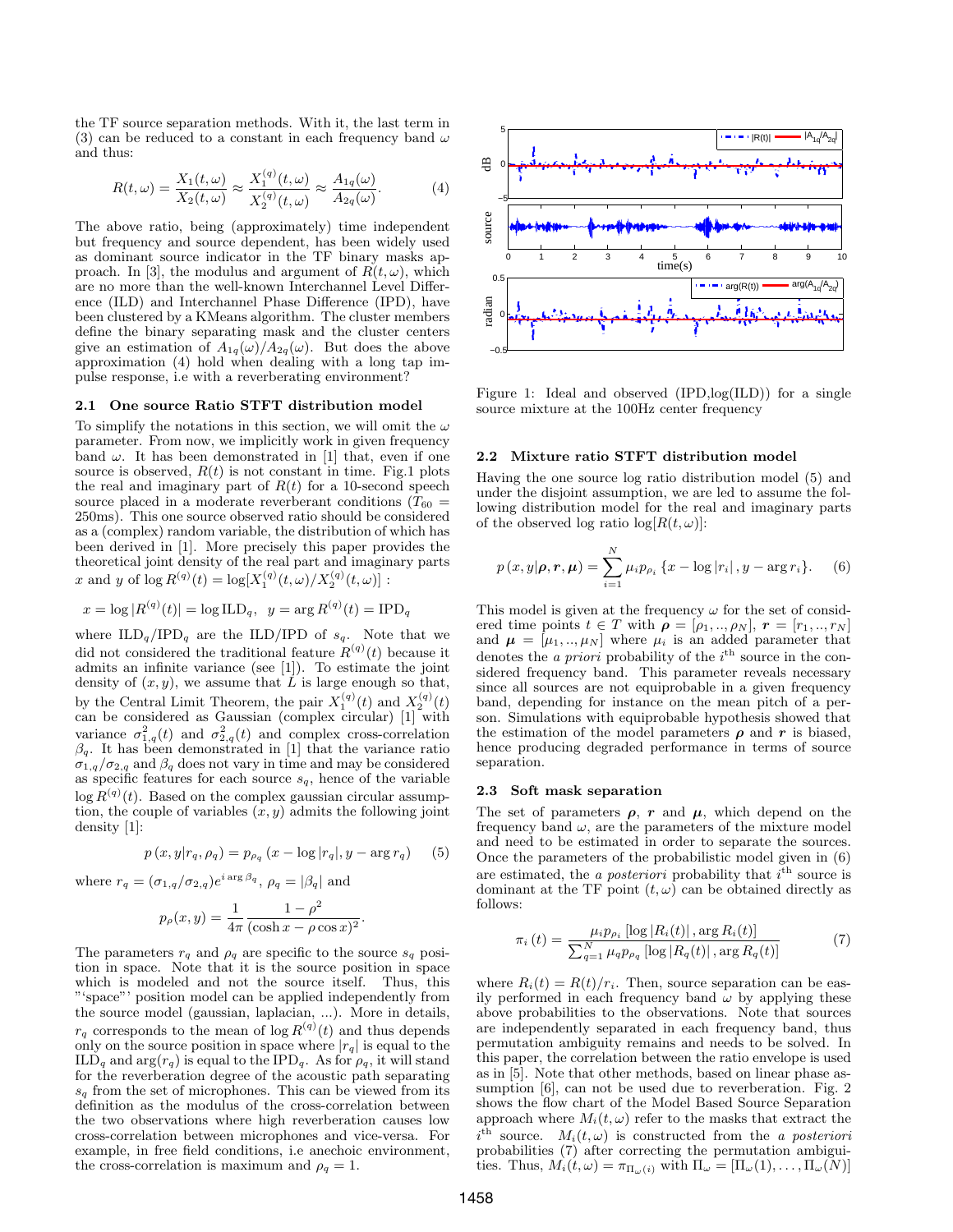

Figure 2: Basic scheme of Model Based Source Separation Approach

the permutation alignment vector estimated by [5] in the frequency band  $\omega$ .

As said before, to build the soft separating mask, the  $\mu_i$ ,  $r_i$ , and  $\rho_i$  parameters need to be estimated for each source at each frequency band  $\omega$ . To do so, we propose to use as criterion the maximum of the log-likelihood of the data  $\{\log |R(t)|, \arg R(t)\}, t \in T$ . Under the independence assumption between the time set of observations, it is given by:

$$
L(\boldsymbol{\rho}, \boldsymbol{r}, \boldsymbol{\mu}) = \sum_{t \in T} \log \left\{ \sum_{i=1}^{N} \pi_i p_{\rho_i} [\log |R_i(t)|, \arg R_i(t)] \right\}.
$$
 (8)

The above log-likelihood is hard to maximize. However, it may be recasted as the log-likelihood for a model with missing observations or hidden variables. These variables are the indexes that indicate which source is dominant at each  $(t, \omega)$ point (here  $\omega$  is fixed and hence not displayed). In this context the log-likelihood can be maximized by the well known Expectation Maximization (EM) algorithm [7].

### 3. THE EM ALGORITHM

This algorithm operates in two steps as described below.

# 3.1 The E-step

This step computes the conditional expectation of the full log-likelihood given the data  $\{\log |R(t)|, \arg R(t)\}, t \in T$ . The expected log-likelihood will be computed at generic new parameters  $\mu'_i$ ,  $\overline{r'_i}$  and  $\rho'_i$  and the conditional expectation is computed relatively to the model specified by the current parameters  $\mu_i$ ,  $r_i$  and  $\rho_i$ . The result can be shown to be:

$$
\sum_{t \in T} \sum_{i=1}^{N} \pi_i(t) \log \left\{ \mu'_i p_{\rho'_i} \left[ \log \left| \frac{R(t)}{r'_i} \right|, \arg \frac{R(t)}{r'_i} \right] \right\} \tag{9}
$$

where  $\pi_i(t)$  is the *a posteriori* probability given in (7) and computed at the current parameter  $\mu_i$ ,  $r_i$  and  $\rho_i$ .

# 3.2 The M-step

This step maximizes the above conditional expectation of the full log-likelihood with respect to the generic parameters  $\mu'_i$ ,  $r'_i$  and  $\rho'_i$ . The maximum point is then taken as the new parameter. It is easily seen that the maximization of (9) with respect to  $\mu'_i$  (under the constraint  $\sum_{i=1}^{N} \mu'_i = 1$ ) and with respect to the set  $(r'_i, \rho'_i)$  can be performed independently. The first maximization yields the new  $\mu_i$ :  $\mu_i = \sum_{t \in T} [\pi_i(t)]/|T|$  where  $|T|$  denotes the number of points in T. The second one is reduced to the maximization of:

$$
C(r'_{i}, \rho'_{i}) = \sum_{t \in T} \pi_{i}(t) \log p_{\rho'_{i}} \left[ \log \left| \frac{R(t)}{r'_{i}} \right|, \arg \frac{R(t)}{r'_{i}} \right] \tag{10}
$$

for each  $i = 1, ..., N$  with respect to  $r'_i$  and  $\rho'_i$ .

## 3.3 Relaxing the M-step

Maximizing the above expression (10) is not easy and can not be done without using an iterative algorithm. In [8], we overcome this problem by replacing the theoretical density (5) in (10) with another similar and easier one to handle. Thus, we were able to maximize it analytically. In this work, as the theoretical density shall be used, we propose not to maximize the expected full log-likelihood (10) but to just make it *increase*. In fact, from the EM algorithm theory, *in*creasing the expected likelihood (10) would be sufficient to increase, also, the marginal likelihood (8). Therefore, given the current parameters  $r_i$  and  $\rho_i$ , we limit ourselves to finding the new parameters  $r'_i$  and  $\rho'_i$  that increase the objective function (10). Such new parameters can indeed be found analytically as described in the following basic step:

## 3.3.1 Basic step

Using Jensen's inequality, it can be easily proved that  $C(r_i', \rho_i') - C(r_i, \rho_i)$  has the following lower bound:

$$
-2\zeta \log \sum_{t} \frac{w_i(t) \left\{ \cosh[\xi_i(t) - \lambda_i] - \rho'_i \cos[\phi_i(t) - \theta_i] \right\}}{\zeta (1 - \rho_i'^2)^{1/2} / (1 - \rho_i^2)^{1/2}} \tag{11}
$$

where

$$
w_i(t) = \frac{\pi_i(t)}{\cosh[\log|R_i(t)|] - \rho \cos[\arg R_i(t)]}
$$

$$
= \frac{2|R_i(t)|\pi_i(t)}{|R_i(t)|^2 + 1 - 2\rho \Re[R_i(t)]}
$$

and  $\zeta = \sum_{u} \pi_i(u)$ ,  $\xi_i(t) = \log |R_i(t)|$ ,  $\lambda_i = \log |r'_i/r_i|$ ,  $\phi_i(t) = \arg \overline{R_i}(t), \theta_i = \arg(r_i'/r_i)$  and  $\Re(z)$  is the real part of the complex number z. The maximum of the above equation (11), with respect to  $(r'_i, \rho'_i)$ , is strictly larger than zero (because it is equal to zero when  $(r'_i, \rho'_i) = (r_i, \rho_i)$ ). Thus, the new couple  $(r'_i, \rho'_i)$  that maximizes (11) will increase, at the same time, the objective function (10). Therefore, by a simple variable substitution, the problem of increasing the likelihood is now reduced to maximize (11) with respect to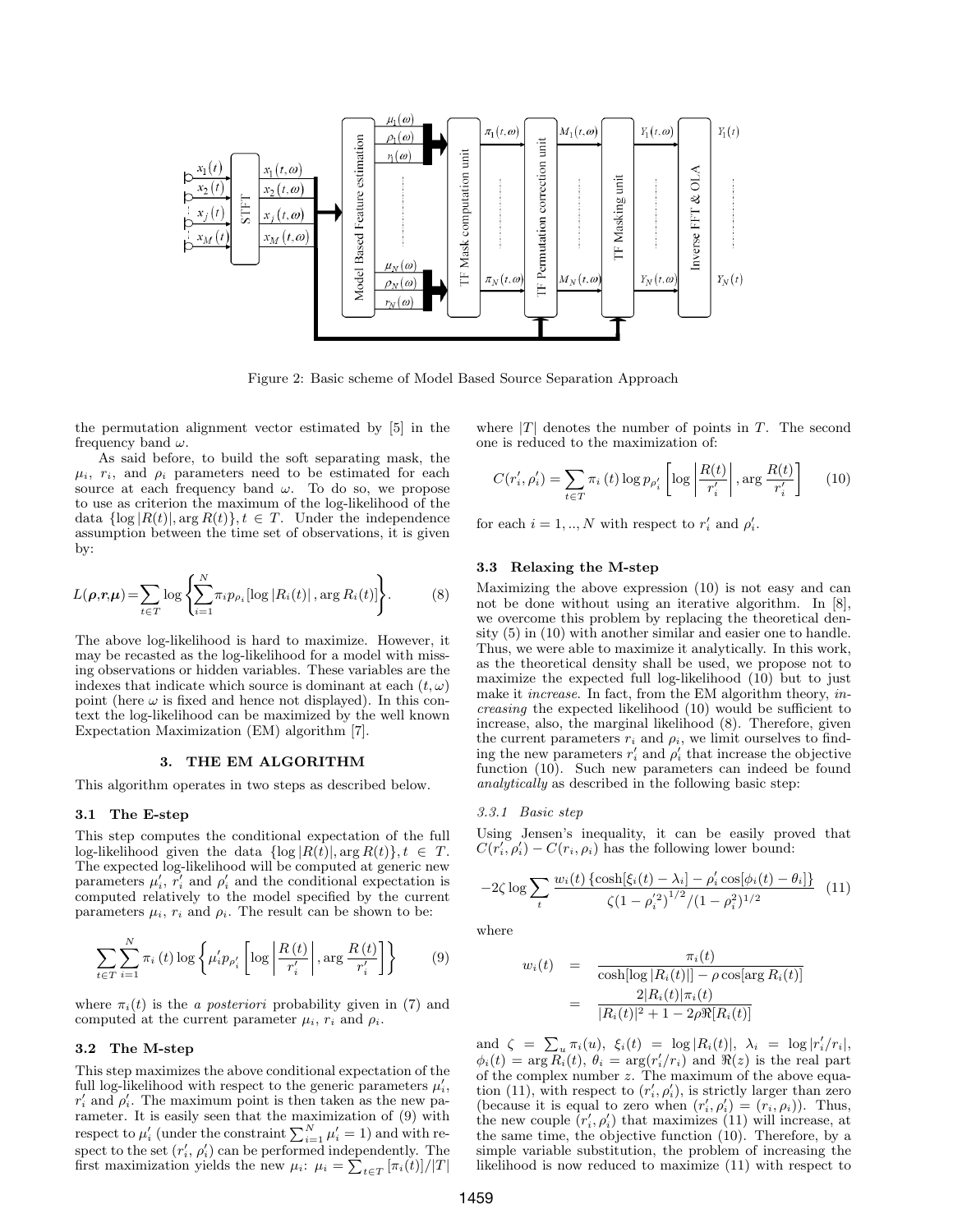|                             |            | 4 Men Speech   |      |                |                | 4 Women Speech |                |                |      | 3 Music. No drums |      |                |       | 3 Music, with drums |      |                |                |                |       |             |
|-----------------------------|------------|----------------|------|----------------|----------------|----------------|----------------|----------------|------|-------------------|------|----------------|-------|---------------------|------|----------------|----------------|----------------|-------|-------------|
|                             |            | S <sub>1</sub> | S2   | S <sub>3</sub> | S <sub>4</sub> | Mean           | S <sub>1</sub> | S <sub>2</sub> | S3   | S4                | Mean | S <sub>1</sub> | S2    | S3                  | Mean | S <sub>1</sub> | S <sub>2</sub> | S <sub>3</sub> | Mean  | <b>OVAP</b> |
| new<br><b>MBUSS</b>         | <b>SDR</b> | 3.91           | 2.68 | 3.71           | 4.17           | 3.61           | 4.46           | 3.40           | 4.37 | 5.27              | 4.37 | 2.42           | 5.80  | 4,81                | 4.34 | .65            | 3.49           | 0.35           | 1.83  | 3,61        |
|                             | ISR        | 6.17           | 5.99 | 6.52           | 6.87           | 6.39           | 6.58           | 7.28           | 07:  | 7.52              | 7,11 | 4.27           | 8.61  | 8,61                | 7.16 | 1.76           | 6.38           | 0.40           | 2.85  | 6.00        |
|                             | SIR        | 5.75           | 2.62 | 5.37           | 6.89           | 5.16           | 6.75           | 3.45           | 6.   | 10.13             | 6.78 | 4.07           | 8.80  | 6,57                | 6.48 | 13.38          | 6.15           | 11.88          | 10.47 | 7.04        |
|                             | <b>SAR</b> | 6,21           | 5.52 | 6.19           | 6.08           | 6,00           | 7.78           | 7.44           | 6.82 | '.72              | 7.44 | 5.50           | 11.24 | 8,96                | 8,56 | 15.90          | 9.73           | 7.56           | 11.06 | 8,05        |
| old<br><b>MBUSS</b><br>[8]  | <b>SDR</b> | 3.25           | .97  | 3.69           | 4.11           | 3.25           | 4,43           | 3.84           | 4.44 | 5,50              | 4,55 | .69            | 5.87  | 5.19                | 4,25 | 1.64           | 3,02           | 0.34           | ,67   | 3,50        |
|                             | ISR        | 6.14           | 4.17 | 6.87           | 7.21           | 6.10           | 6.34           | 8.03           | 7.89 | 8,65              | 7,73 | 4.31           | 8.30  | 10.50               | 7.70 | .80            | 7.16           | 0.42           | 3.12  | 6.27        |
|                             | SIR        | 3.73           | 2.21 | 5.20           | 6.27           | 4.35           | 8.45           | 5.35           | .24  | 9.53              | 7,64 | 3.15           | 9.78  | 7.15                | 6.69 | 14.85          | 6.94           | 11.94          | 11.24 | 7.27        |
|                             | <b>SAR</b> | 5.99           | 5.04 | 6.25           | 6.17           | 5.86           | 6.78           | 6.95           | 6.68 | 7,29              | 6.93 | 5.60           | .26   | 9.00                | 8.62 | 11.59          | 6.09           | 6.01           | 7.89  | 7.19        |
| Kmeans<br>$\lceil 3 \rceil$ | <b>SDR</b> | 3.50           | 2.24 | 3.16           | 3.57           | 3.12           | 4.03           | 3.10           | 3.77 | 5.22              | 4,03 | .82            | 5.58  | 5.15                | 4,19 | 1,72           | 4.62           | 0.36           | 2.23  | 3,42        |
|                             | <b>ISR</b> | 7.64           | 5.90 | :38            | 8.65           | 7.39           | 6.16           | 10.55          | 9.20 | 10.06             | 8,99 | 5.29           | 8.00  | 10.28               | 7.86 | 1,82           | 8.75           | 0.42           | 3.66  | 7.15        |
|                             | SIR        | 7.01           | 4.62 | 6.36           | 7.08           | 6.27           | 12.51          | 5.52           | 8.04 | 9.81              | 8.97 | 4.13           | 8.49  | 7.05                | 6.55 | 14.73          |                | 13.68          | 12.06 | 8.34        |
|                             | <b>SAR</b> | 4.58           | 2.40 | 4.24           | 4.54           | 3.94           | 4.69           | 5.65           | 5.53 | 6,31              | 5.54 | .34            |       | 9.68                | 9.43 | 16.26          | 10.92          | 7.75           | 11.64 | 7,22        |

Table 1: Results for synthetic recording with a 5 cm microphone spacing and two different types of sources: speech and music. the overall performance OVAP of the source separation is presented in the last column. All figures are given in dBs

 $\theta_i, \lambda_i, \rho'_i$ . By developing the numerator terms  $\cosh[\xi_i(t) - \lambda_i]$ and  $\cos[\phi_i(t) - \theta_i]$ , the maximum is obtained when

$$
\lambda_i = \tanh^{-1} \frac{\sum_t w_i(t) \sinh \xi_i(t)}{\sum_t w_i(t) \cosh \xi_i(t)}
$$
  
\n
$$
\theta_i = \arg \sum_t w_i(t) \sin \{R_i(t)\}
$$
  
\n
$$
\rho_i'^2 = \frac{[\sum_t w_i(t) \cos \phi_i(t)]^2 + [\sum_t w_i(t) \sin \phi_i(t)]^2}{[\sum_t w_i(t) \cosh \xi_i(t)]^2 - [\sum_t w_i(t) \sinh \xi_i(t)]^2}
$$

where  $\text{sign}\{z\} = z/|z| = e^{i \arg z}$ . Finally, to increase (10), we are led to assume the following one iteration basic step:

$$
r_i \leftarrow r_i \sqrt{a_i/b_i} \text{ sign } c_i, \qquad \rho_i \leftarrow |c_i|/\sqrt{a_i b_i}
$$

where  $a_i = \sum_t \chi_i(t) |R_i(t)|^2$ ,  $b_i = \sum_t \chi_i(t)$ , and  $c_i = \sum_t \chi_i(t) R_i(t)$  with  $\chi_i(t) = \frac{1}{2} w_i(t) / |R_i(t)|$ .

### 3.3.2 Combining with the Quasi Newton step

The basic step could lead to a slower convergence of the algorithm as the obtained increase of the expected log-likelihood (10) can be much less than the maximum achievable. To overcome this problem we will consider a Quasi-Newton (Q-N) algorithm. In fact, when the old parameter  $r_i$  and  $\rho_i$  are close to the maximum solution of (10), the Quasi-Newton algorithm would have a quadratic convergence to the point maximizing (10). Therefore, the algorithm should converge within one single Q-N iteration. However, in contrast to the basic step, the Q-N step does not guarantee the increase of the expected log-likelihood. It does not even guarantee the new  $\rho'_i$  to be in the interval  $(0,1)$ . Thus, the following strategy is adopted in the M-step:

- Compute the new parameter  $\rho'_i$  and  $r'_i$  based on the basic step as in section 3.3.1
- Compute the other new estimation of  $\hat{\rho}'_i$  of the Q-N step and test if it belongs to the interval (0,1)
- If not, adopt the new parameter  $\rho'_i$  and  $r'_i$  of the basic step, otherwise compute the other new parameter  $\hat{r}'_i$  of the Q-N step and test if it and  $\rho'_i$  of the Q-N step lead to a larger increase of the expected log-likelihood than the basic step; if so, adopt these parameter  $\hat{r}'_i$  and  $\hat{\rho}'_i$ otherwise adopt those of the basic step  $\rho'_i$  and  $r'_i$ .

Computations (not detailed here) show that the Q-N step is given by:

$$
\hat{\rho}'_i = \rho_i - \frac{\rho_i(a_i + b_i) - 2\Re(c_i)}{\sum_t \chi^2(t) \{[|R_i(t)|^2 + 1]^2 - 4\Re[R_i(t)]^2\}/\pi_i(t)}
$$
  

$$
\hat{r}'_i = r_i \exp[(3/2)(a_i + b_i)/(a_i - b_i)] \text{sign}[3c_i - \Re(c_i)]
$$

Note that these formula involve the already computed quantities  $a_i, b_i, c_i$ .

## 3.4 EM Initialization and Stop Criteria

A simple way to initialize our algorithm is to choose randomly N times points  $t_1, \ldots, t_N$  and initialize  $r_i$  by  $r_i = R(t_i)$ ,  $i = 1..N$ . The a posteriori probability  $\pi_i(t)$  can be initialized by formula (7) using the density (5) with  $\rho_i$  set to one, leading to:

$$
\pi_i(t) = \frac{d[R(t), r_i]}{\sum_{i=1}^N d[R(t), r_i]}
$$

where  $d[R(t), r_i] = \cosh \log[R(t)/r_i] - \cos \arg[R(t)/r_i].$ Since the log-likelihood increases monotonically at each EM iteration, the EM iteration process is stopped when the increase of log-likelihood becomes insignificant(e.g  $10^{-6}$ ).

# 4. EXPERIMENTS AND RESULTS

In order to evaluate our algorithm, we simulated speech and music mixtures in a reverberant noise-free environment by convolving speech and music samples with filter impulse responses coming from the first audio source separation campaign [2]. Also, it was recently tested in the Signal Separation Evaluation Campaign (SiSEC) [10] where results showed that our algorithm compares favorably with the others presented in this campaign in most of the real and synthetic convolutive situation. As these results can be accessed at [10], only the results for the first audio source separation campaign will be presented. Signals are 16 kHz-sampled and have a 10s duration. Four types of mixtures were generated: 4 female speakers, 4 male speakers, 3 musics with one of them is drums and 3 other musics (no drums). Two different sets of source positions are used, one for speech and another for music mixtures. Angles and distances of these positions are given in Table 2. Our algorithm uses Hanning windowed 2048 sample frames, and reconstruction is achieved using the overlap and add method with 75% overlap.

|                |    | Speech Sources |  | Music Sources |  |      |  |  |
|----------------|----|----------------|--|---------------|--|------|--|--|
|                |    | 82             |  |               |  | М2   |  |  |
| Distance $(m)$ |    |                |  |               |  | J.9- |  |  |
| Angle (deg)    | 50 | -15            |  |               |  |      |  |  |

Table 2: Source positions from the set of microphone

# 4.1 Comparison Algorithm and performance measurement

The proposed algorithm (referred to as new MBUS) is compared with two other algorithms: the first one (referred to